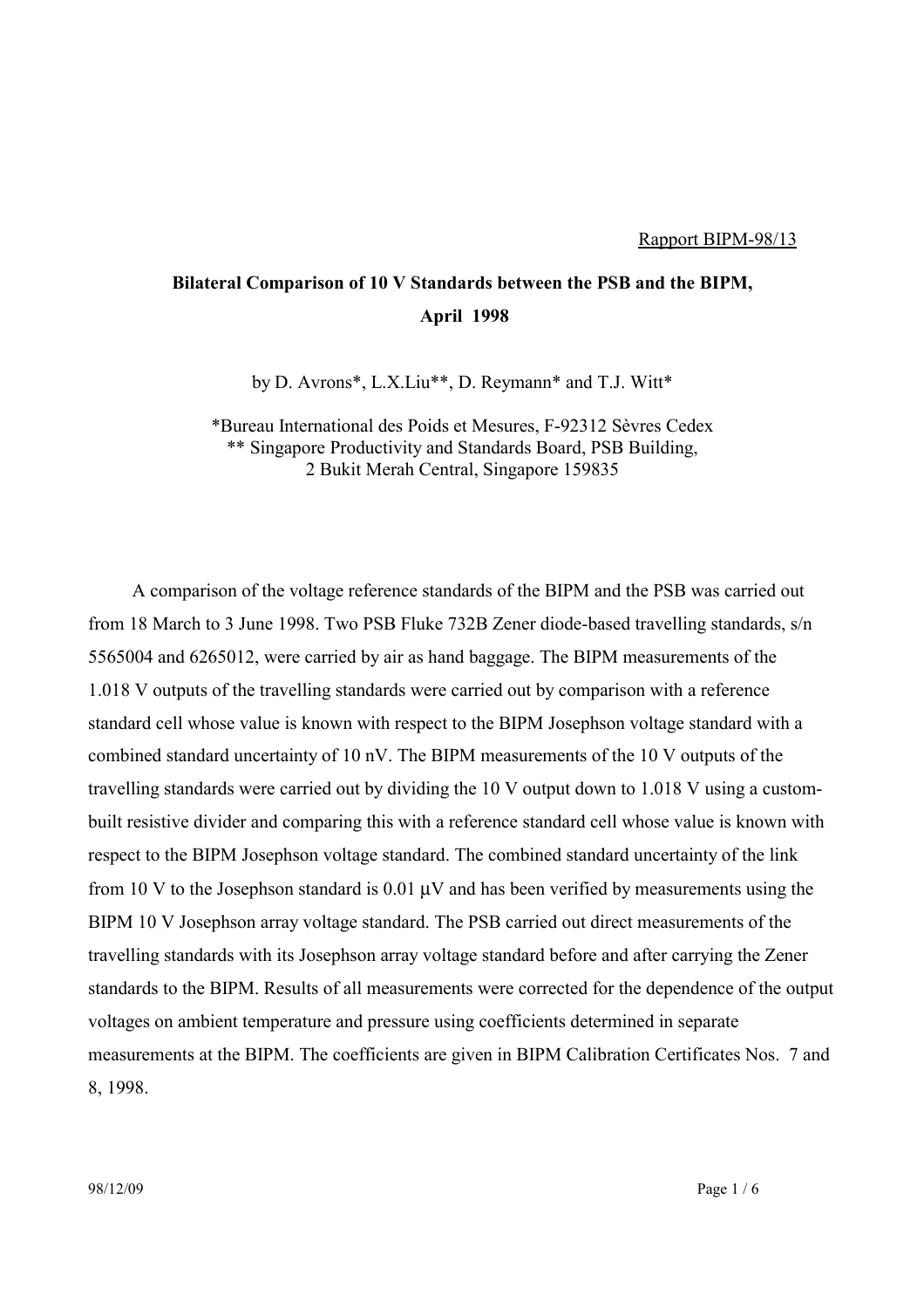Figure 1 shows the results of the 10 V measurements of standard no. 5565004 (referred to as 004) in both laboratories. The measurements were analyzed using a linear least-squares fit to the voltages as a function of time. The straight dashed lines on the graph show the predicted values. The results are referenced to the mean date of the BIPM measurements, 27 April 1998. In this way, the values and uncertainties of the BIPM measurements are essentially the same whether we use a leastsquares fit or a simple average. The PSB value and uncertainty for the reference date are also calculated from a linear least-squares fit. Figure 2 shows the results for travelling standard no. 6265012 (referred to as 012) at 10 V. Figure 3 shows the results for 004 at 1.018 V. Figure 4 shows the results for 012 at 1.018 V. Figures 3 and 4 indicate that unexpected rapid changes occurred in the 1.018 V outputs of both standards upon return to the PSB. This may be associated with humidity. The simple model that assumes a linear drift in the Zeners as a function of time is clearly not appropriate in this case. Because of the unusual behavior of the 1.018 V outputs of the travelling standards, these results are not included in the bilateral comparison.

Table 1 lists the results of the comparison and the component uncertainty contributions. The components arising from the uncertainties in the BIPM measurements of the temperature and pressure coefficients would lead to a type B uncertainty if only one travelling standard were used. In the case of more than one, we do not expect significant correlation among the corrections for different standards and in our uncertainty table they are treated as type A uncertainties. In combining the uncertainties we apply the usual method of combining variances to calculate the uncertainty of the mean value of the result. Thus, the final result is calculated from the mean of the results from each travelling standard. Its type A variance is the sum of the type A variances of the travelling standards divided by the square of the number of travelling standards. The total variance is the sum of 1) the type A variance, 2) the type B variances and 3) the variance deduced from the transfer uncertainty.

The final results of the comparison are presented as the difference between the value assigned to a 10 V standard by the PSB,  $U_{PSB}$ , and that assigned by the BIPM,  $U_{BPM}$ , on the reference date. The result is

at 10 V: 
$$
U_{\text{PSB}} - U_{\text{BIPM}} = 0.16 \text{ }\mu\text{V};
$$
  $u_c = 0.11 \text{ }\mu\text{V on } 1998/04/27,$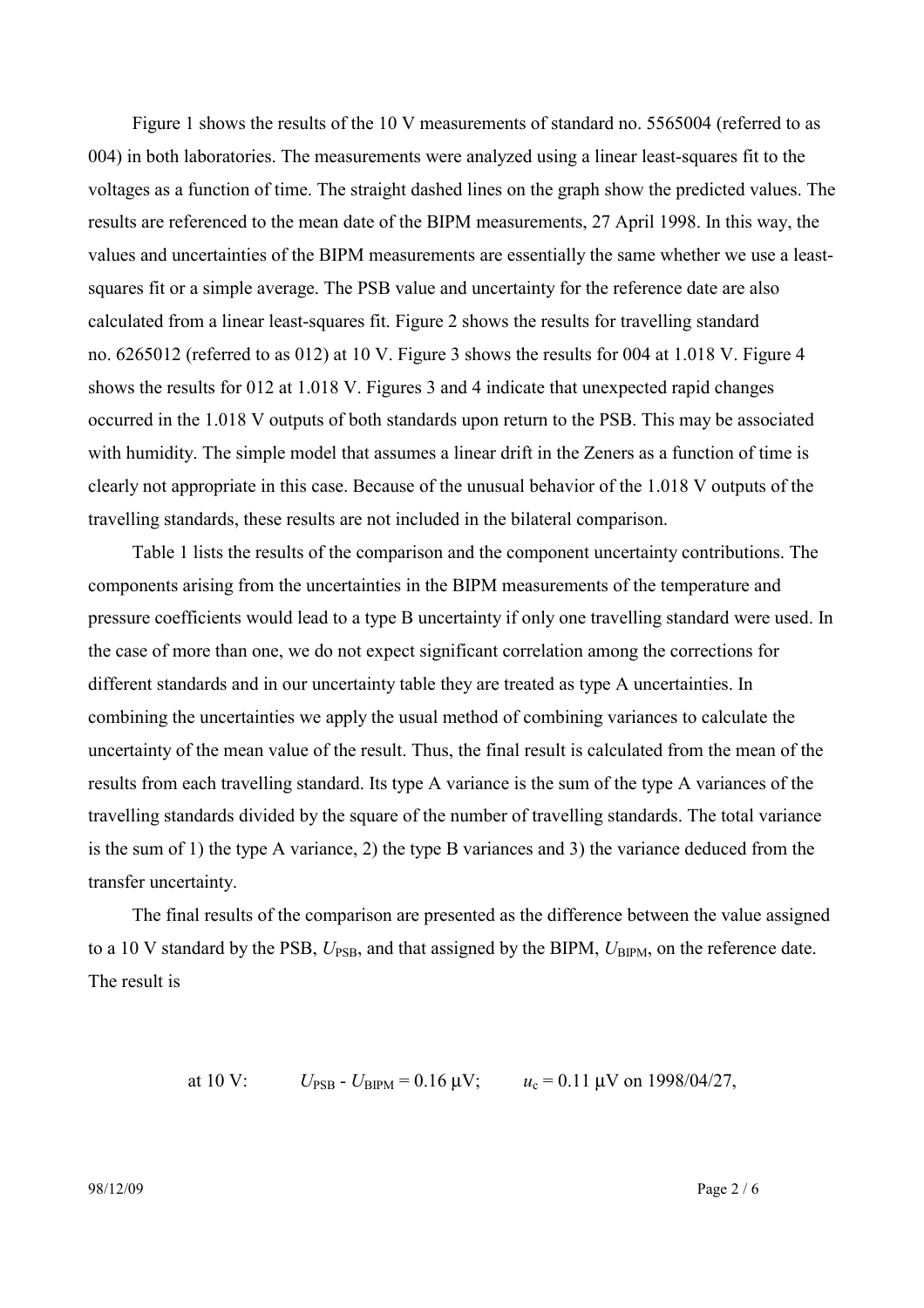where  $u_c$  is the combined type A and type B standard uncertainty from both laboratories. This difference corresponds to 1.6 parts in  $10^8$  of the 10 V output. These are very good results in view of the limitations of the travelling standards.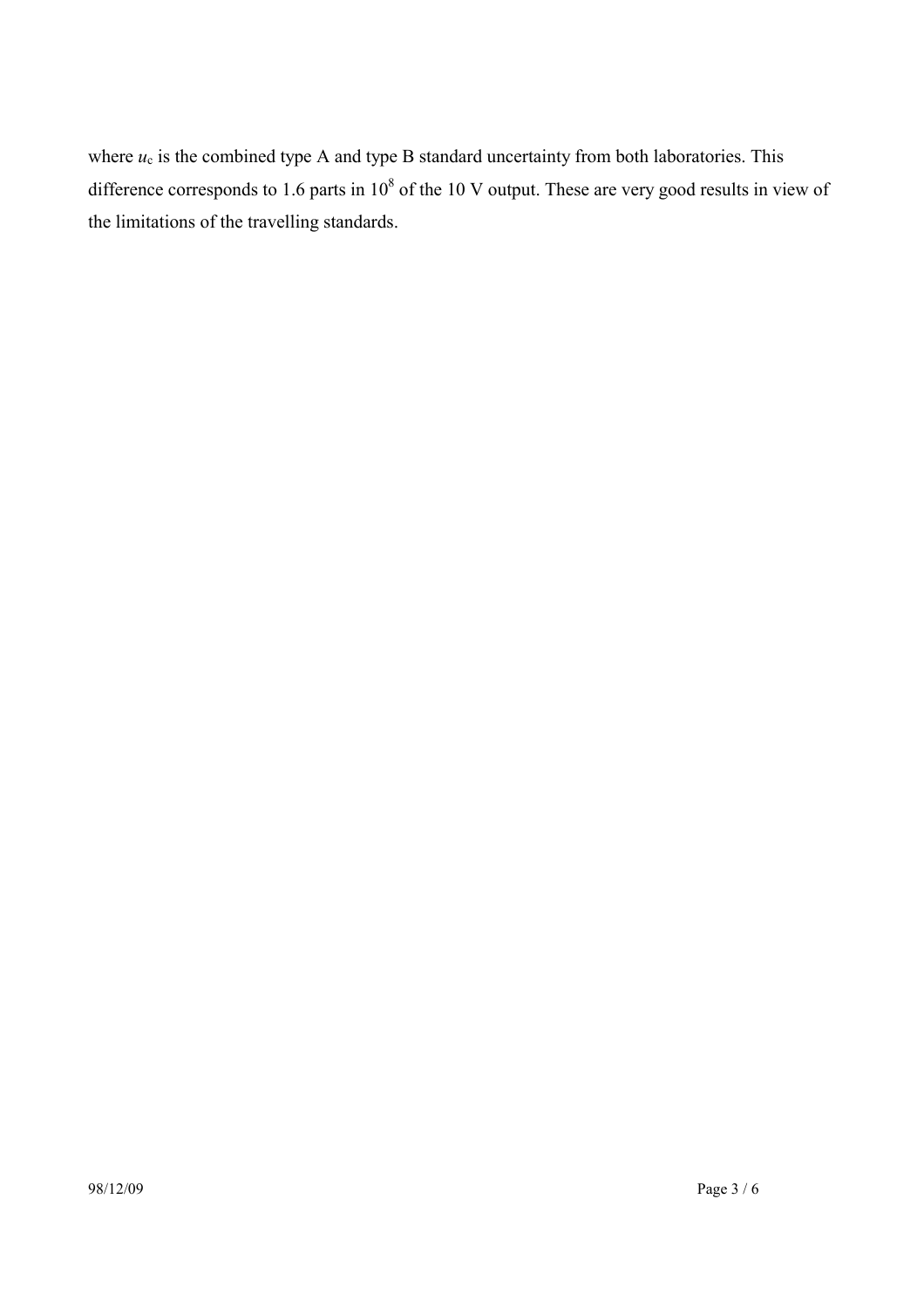



Figure 1. Values assigned to the 10 V output of Zener 5565004 by the PSB (Lab) and the BIPM. Dashed lines are the result of linear least-squares fits (MC).



Figure 2. Values assigned to the 10 V output of Zener 6265012 by the PSB (Lab) and the BIPM. Dashed lines are the result of linear least-squares fits (MC).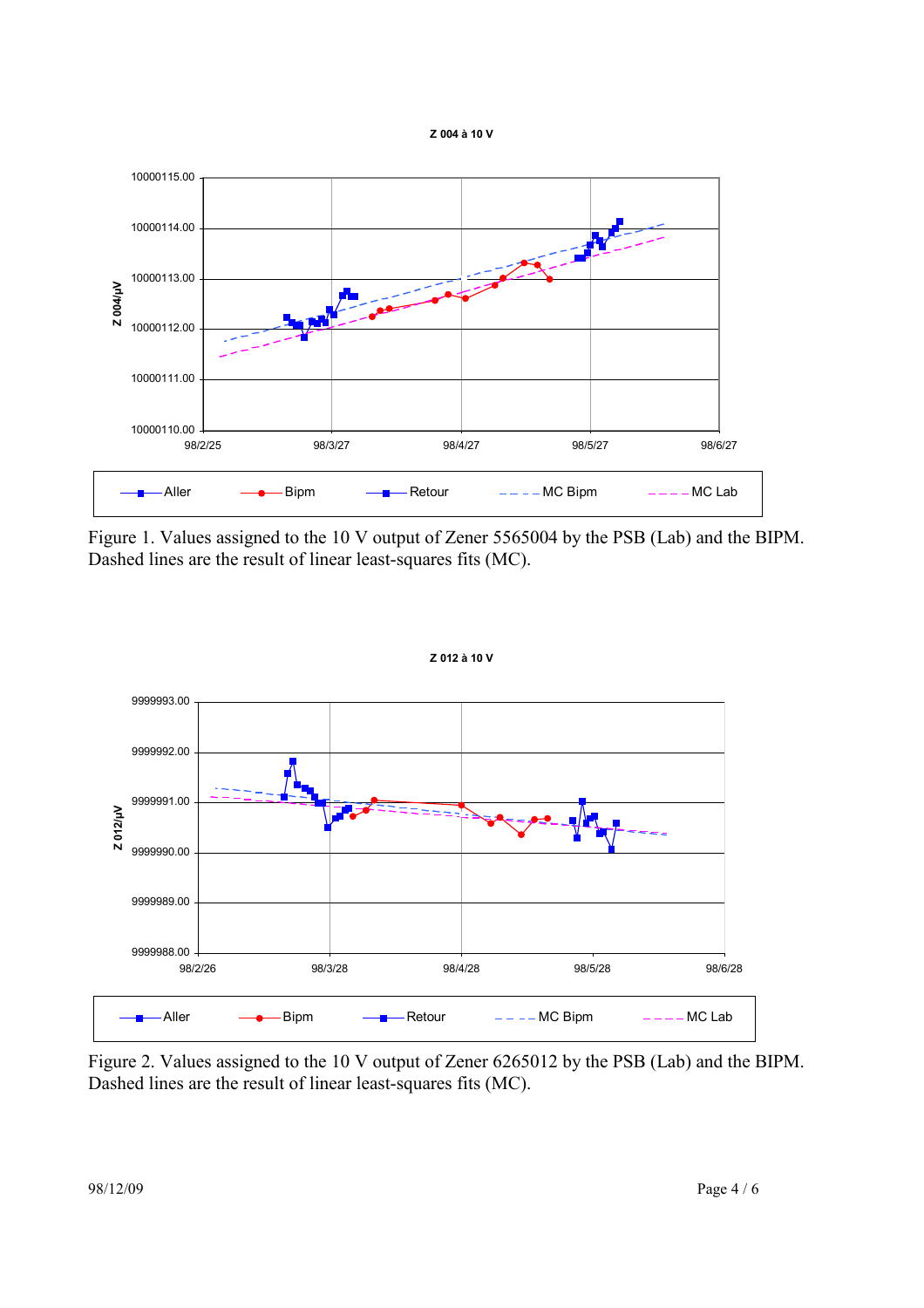**Z 004 à 1,018 V**



Figure 3. Values assigned to the 1.018 V output of Zener 5565004 by the PSB (Lab) and the BIPM. Dashed lines are the result of linear least-squares fits (MC).

**Z 012 à 1,018 V**



Figure 4. Values assigned to the 1.018 V output of Zener 6265012 by the PSB (Lab) and the BIPM.

Dashed lines are the result of linear least-squares fits (MC).